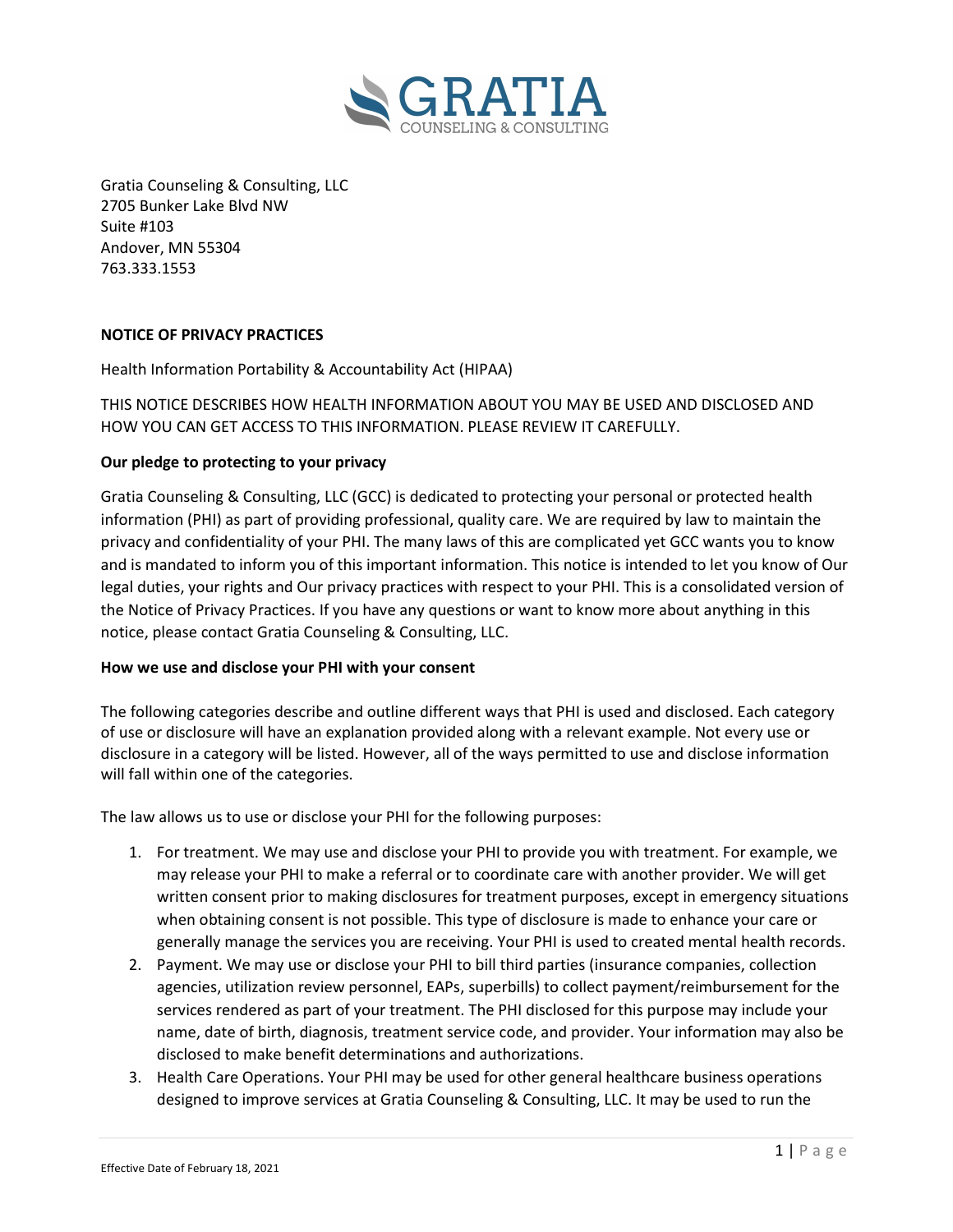

practice, insure quality of care and contact you as necessary. For example, we may contact you for scheduling purposes.

After you have read and reviewed this notice you will be asked to sign a consent form to let us use and share your information in the above-mentioned ways. If you do not consent and sign this form, GCC cannot treat you. If we want to use or send, share, or release your information for other purposes, we will discuss this with you and ask you to sign an authorization form to allow this. This authorization is called a release of information. These forms expire after one year. You may revoke an ROI at any time by notifying your therapist.

## Disclosing your health information without your consent

There are times and situations when the law requires the use, share or disclosure of your PHI without prior consent. The following reasons for such a disclosure are:

- 1. In the event of abuse or neglect of a child or vulnerable adult or if a pregnant woman has used a controlled substance for habitually or repeatedly for non-medical purposes during pregnancy.
- 2. If a law enforcement official requires us to do so.
- 3. If there is a serious threat to you or another's health and safety or to the public. PHI will be shared only with persons who are able to help prevent, reduce and intervene with the threat.
- 4. When we are required to do so by lawsuits and other legal proceedings and disclosure is court ordered.
- 5. If there is a demand for an audit by an insurance or county contract.
- 6. For a workers' compensation and/or similar benefit need.
- 7. When the use and/or disclosure relates to decedents and information is required for a coroner or medical examiner, consistent with applicable laws, to carry out their duties.
- 8. If a non-custodial parent requests information, they can receive information about services provided to their child, but not about the other parent.
- 9. If there is a new statute, federal law or State Commissioner of Administration ruling which authorizes new use of this information after you have been given notice.
- 10. If you are under the state mandated age of consent, the law allows your parents the right to examine or receive a copy of your treatment records.

### Your rights regarding your health information

You have the following rights with regard to your health information. If you would like to exercise any of these rights or if you have questions regarding your rights, please let your therapist know. We may request that you do so in writing.

- 1. Right to request restrictions. You can ask us to limit what we tell people involved in your care, such as family members and friends. If you pay out-of-pocket for a service you may request that we do not disclose information pertaining to that service to your health plan for purposes of payment or health care information.
- 2. Right to review and obtain a copy of your record and PHI. You have the right to look at PHI we have about you, such as your medical records, other than "psychotherapy notes," as defined in 45 CFR §